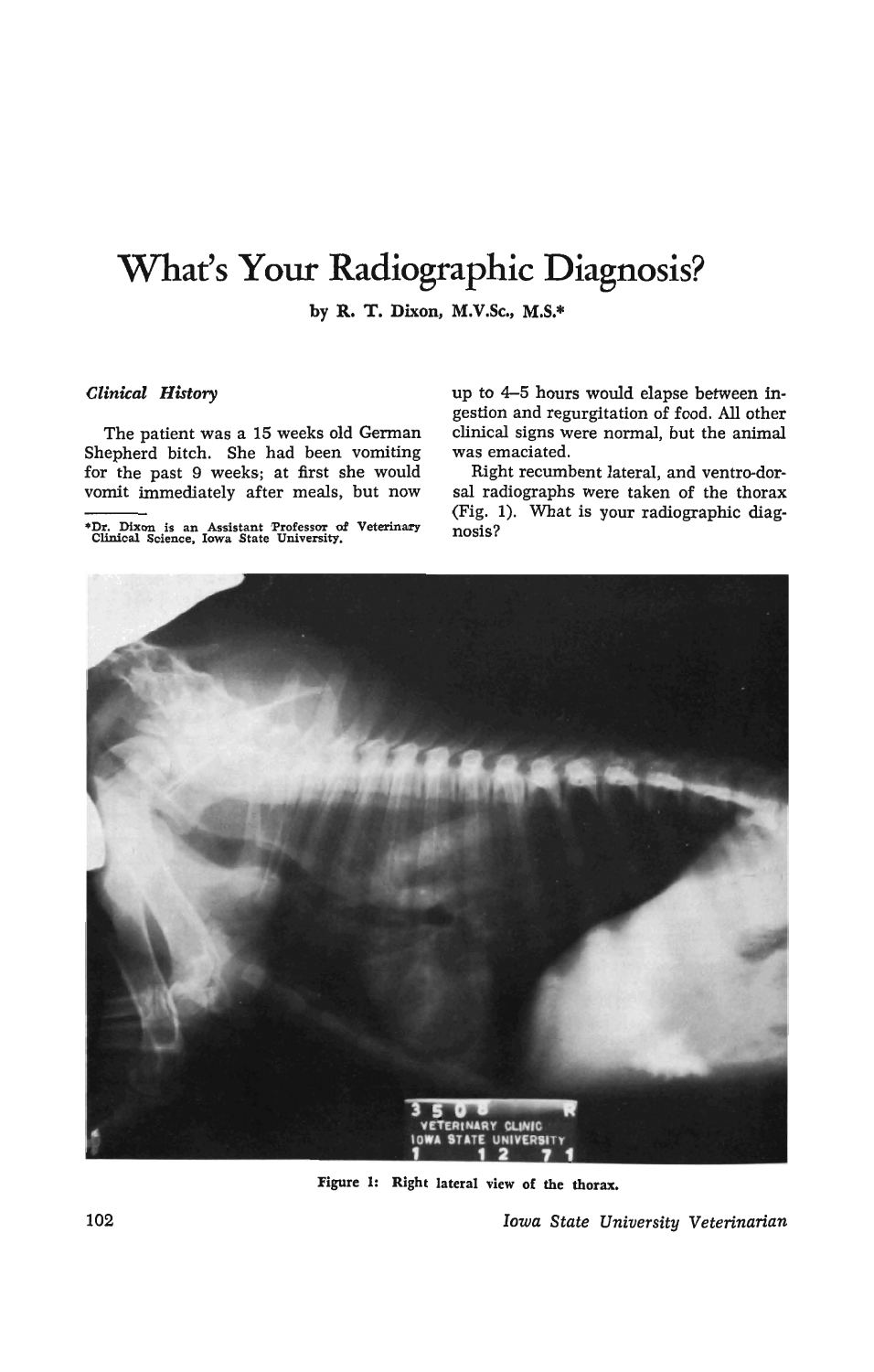

Figure 2: Right lateral view of the thorax.

## *Diagnosis*

Esophageal achalasia. The thoracic trachea is displaced ventrally by a well outlined cylindrical structure which is less dense than surrounding soft issue, but more dense than the adjacent trachea. This is the dilated esophagus distended with fluid and air.

## *Treatment*

At surgery there was no obvious abnormality at the terminal esophagus, but the pylorus was considered to be thickened, so a pyloromytomy was performed. Three days later further radiographs were taken after allowing the bitch to eat a mixture of canned dog food and barium sulphate. Figure 2 was taken immediately after ingestion, and shows very dramatically the dimensions of the still dilated esophagus.

*Issue* No.2, 1971

Figure 3 was taken 2 hours later. The food was still in the esophagus, and none had passed into the stomach.

The animal was prepared for surgery three days later, and an esophagomyotomy performed, but the dog died just after recovery from anesthesia.

### *Discussion*

The barium "meal" technique of giving food mixed with barium is a good one for showing aberrations in the course or outline of the esophagus. It is contra-indicated where an obstruction or intra-luminal growth is expected, as the barium and food will mask any such lesion.

Classically, non-obstructive esophageal dilatation will occurr at one of three stages of life. The achalactic type is noted immediately after the animal is weaned onto solid food. The second type occurs in dogs